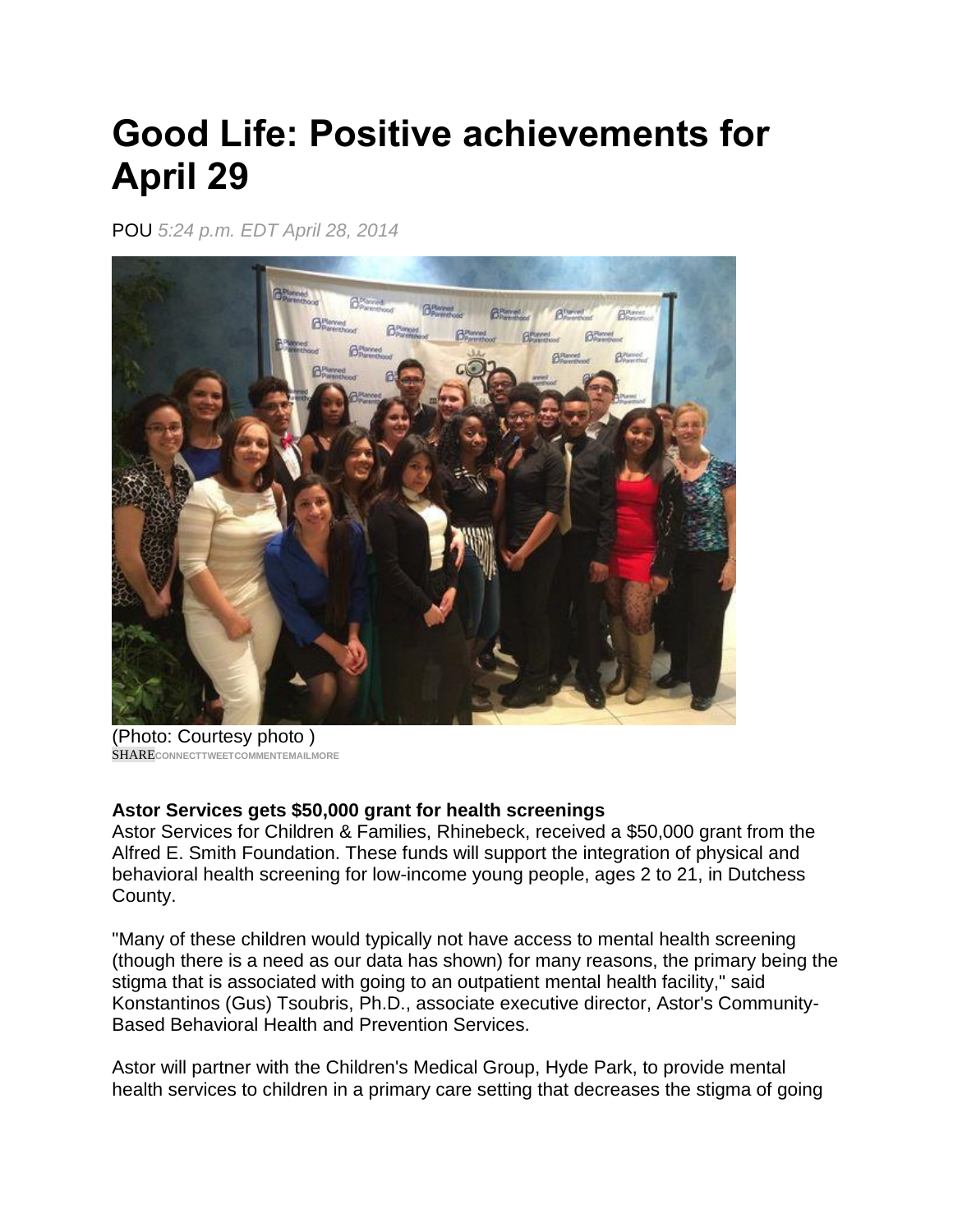to an outpatient mental health facility. The children's physical and mental health care will take place under one roof.

Tsoubris goes on to say that, "We are thankful to the Alfred E. Smith Foundation's grant that will allow us to screen children and address their mental health difficulties (if any) at an early stage. In addition, pediatricians will be better able to meet the needs of their clients with behavioral health difficulties in a more immediate and 'stigma' free setting." Since 1953, Astor has been providing behavioral and educational services. Now serving more than 6,000 children and families annually in over 33 locations, Astor's current range of services in the Hudson Valley (Dutchess, Orange and Ulster counties) and the Bronx include: Residential programs (for children ages 5-14 who have severe behavior and mental health challenges); Early childhood programs (Astor operates the Early Head Start and Head Start Programs in Dutchess County, a federal early childhood program for low-income families); and Community-Based Behavioral Health and Prevention Services (outpatient mental health services).

## **Planned Parenthood youth group honored for PSA work**

The Youth Health Promoters of Planned Parenthood Mid-Hudson Valley were awarded Best Writing and Best Cinematography for their public service announcement, "Life Comes with Choices."

The competition consisted of four PSAs, created and selected by the teens of four local Planned Parenthood affiliates. Voting took place online with over 360 people participating.

This is the second year that Planned Parenthood Mid-Hudson Valley has worked with MyMediaLife to produce these public service announcements. Each year, the Youth Health Promoters spend time conceptualizing the PSAs, writing scripts, auditioning for and casting roles, styling costumes, hair, and makeup, and ultimately producing incredibly moving stories.

To view the PSAs produced this year and last year by the Youth Health Promoters, log on to our YouTube channel at [www.YouTube.com/PlannedParenthoodMHV](http://www.youtube.com/PlannedParenthoodMHV)

## **Local SUNY Oswego students participate in internships**

Several area students at SUNY Oswego took part in internships this spring through the college's Experience-Based Education program.

The program places students in internships and career awareness opportunities that allow them to earn college credits while garnering valuable life experience. The spring 2014 interns are as follows:

Mylisha T. Rutty of Kingston, a senior human development major, interned at Oswego High School in Oswego.

Kevin M. Restaino of Modena, a senior graphic design major, interned at Carbon Credit Capital in New York.